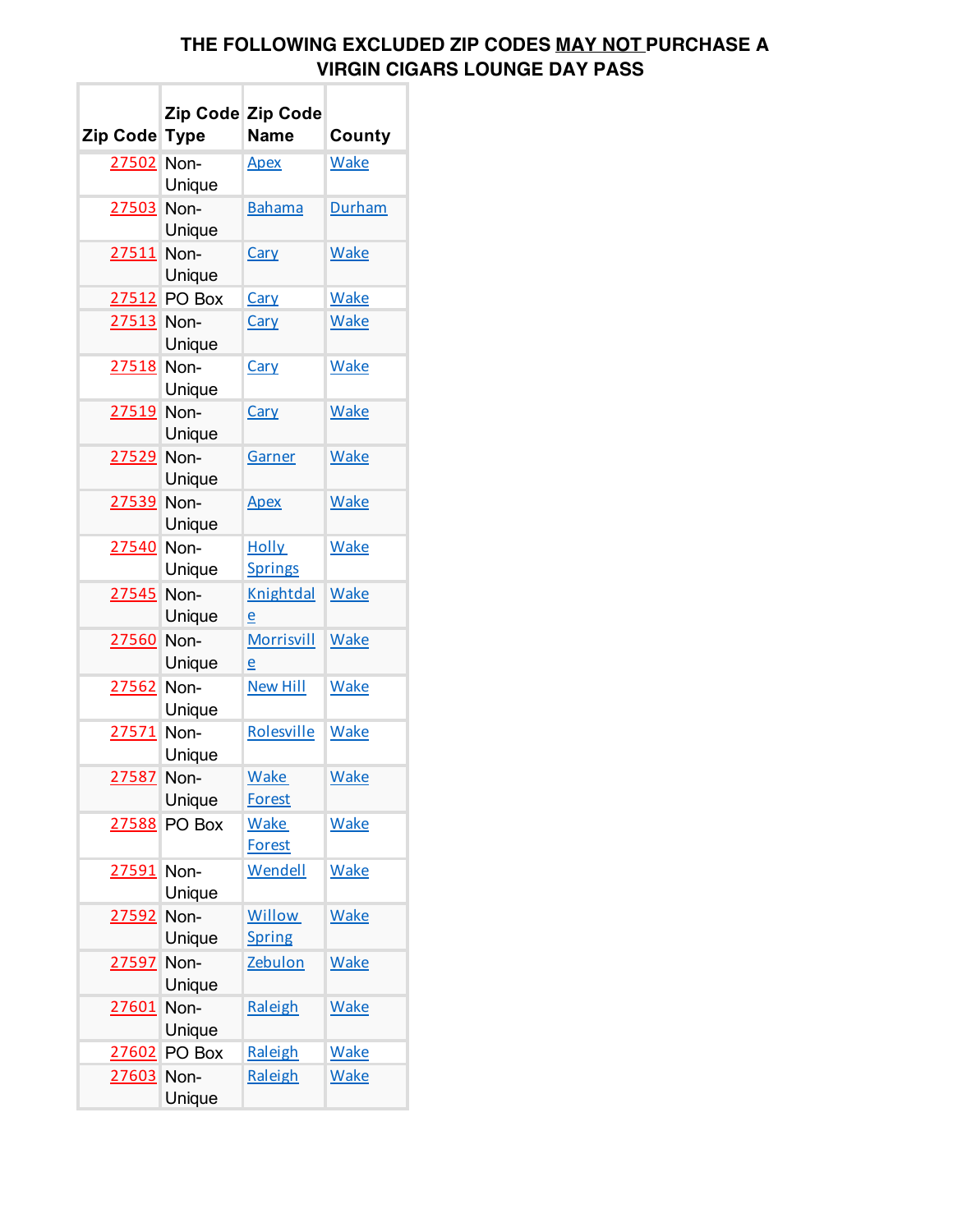## **THE FOLLOWING EXCLUDED ZIP CODES MAY NOT PURCHASE A VIRGIN CIGARS LOUNGE DAY PASS**

| 27604 Non- | Unique         | Raleigh | <b>Wake</b> |
|------------|----------------|---------|-------------|
| 27605      | Non-<br>Unique | Raleigh | <b>Wake</b> |
| 27606      | Non-<br>Unique | Raleigh | <b>Wake</b> |
| 27607      | Non-<br>Unique | Raleigh | <b>Wake</b> |
| 27608      | Non-<br>Unique | Raleigh | <b>Wake</b> |
| 27609 Non- | Unique         | Raleigh | <b>Wake</b> |
| 27610      | Non-<br>Unique | Raleigh | <b>Wake</b> |
| 27611      | PO Box         | Raleigh | <b>Wake</b> |
| 27612 Non- | Unique         | Raleigh | <b>Wake</b> |
| 27613 Non- | Unique         | Raleigh | <b>Wake</b> |
| 27614 Non- | Unique         | Raleigh | <b>Wake</b> |
| 27615      | Non-<br>Unique | Raleigh | <b>Wake</b> |
| 27616      | Non-<br>Unique | Raleigh | <b>Wake</b> |
| 27617      | Non-<br>Unique | Raleigh | <b>Wake</b> |
|            | 27619 PO Box   | Raleigh | <b>Wake</b> |
|            | 27620 PO Box   | Raleigh | <b>Wake</b> |
|            | 27621 PO Box   | Raleigh | Wake        |
| 27622      | PO Box         | Raleigh | <b>Wake</b> |
| 27623      | PO Box         | Raleigh | <b>Wake</b> |
|            | 27624 PO Box   | Raleigh | <b>Wake</b> |
|            | 27625 PO Box   | Raleigh | <b>Wake</b> |
| 27626      | PO Box         | Raleigh | <b>Wake</b> |
| 27627      | PO Box         | Raleigh | <b>Wake</b> |
| 27628      | PO Box         | Raleigh | <b>Wake</b> |
| 27629      | PO Box         | Raleigh | <b>Wake</b> |
| 27634      | Unique         | Raleigh | <b>Wake</b> |
| 27635      | Unique         | Raleigh | <b>Wake</b> |
| 27636      | PO Box         | Raleigh | <b>Wake</b> |
| 27640      | Unique         | Raleigh | <b>Wake</b> |
| 27650      | PO Box         | Raleigh | <b>Wake</b> |
| 27656      | Unique         | Raleigh | <b>Wake</b> |
| 27658      | PO Box         | Raleigh | <b>Wake</b> |
| 27661      | PO Box         | Raleigh | <b>Wake</b> |